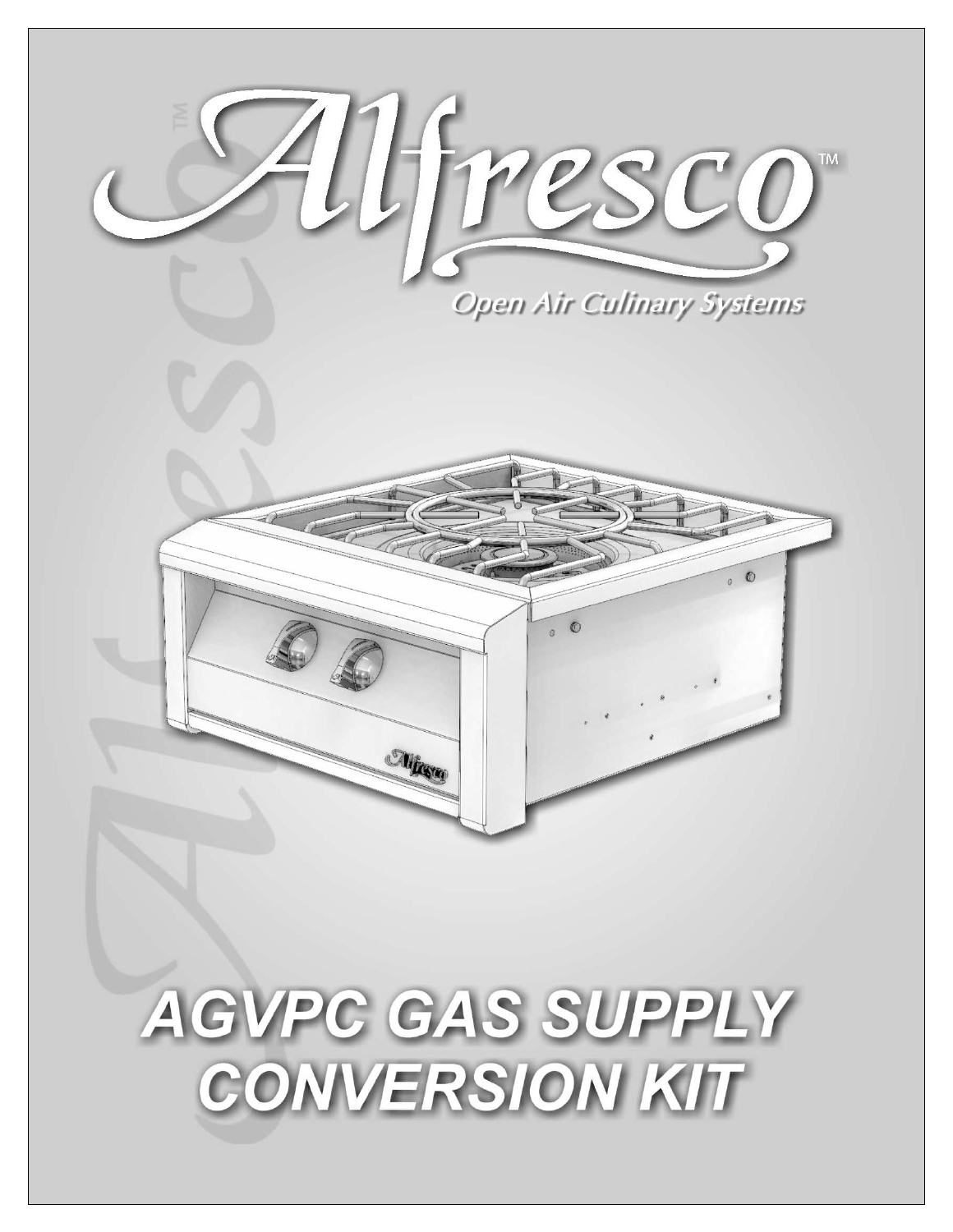| <b>TOOLS REQUIRED TO INSTALL THIS KIT:</b><br>A |                                  |   |                                                                                                                                                                                                                                |
|-------------------------------------------------|----------------------------------|---|--------------------------------------------------------------------------------------------------------------------------------------------------------------------------------------------------------------------------------|
| <b>ITEM</b>                                     | <b>DESCRIPTION:</b>              |   | <b>COMPANY</b>                                                                                                                                                                                                                 |
| A                                               | SCREWDRIVER - #2 PHILIPS         |   |                                                                                                                                                                                                                                |
| B                                               | SCREWDRIVER - FLAT 1/8" WIDE TIP | B | <b><i>Management Communication</i></b>                                                                                                                                                                                         |
| C                                               | RATCHETING SOCKET WRENCH         |   | g ann ann ann ann anns                                                                                                                                                                                                         |
| D                                               | SOCKET EXTENSION DRIVER - 3 in.  |   |                                                                                                                                                                                                                                |
| Е                                               | 10 mm SOCKET                     | C |                                                                                                                                                                                                                                |
| F                                               | 1/2" WRENCH - OPEN TYPE          |   |                                                                                                                                                                                                                                |
| G                                               | 7/8" WRENCH - OPEN TYPE          | D |                                                                                                                                                                                                                                |
| Е                                               |                                  |   |                                                                                                                                                                                                                                |
| F                                               |                                  | G | a sa mga mga sangayon ng Pagayang Pagayang Pagayang Pagayang Pagayang Pagayang Pagayang Pagayang Pagayang Pagayang Pagayang Pagayang Pagayang Pagayang Pagayang Pagayang Pagayang Pagayang Pagayang Pagayang Pagayang Pagayang |
|                                                 |                                  |   |                                                                                                                                                                                                                                |

# **CENTER BURNER ORIFICE REPLACEMENT PROCEDURE:**

#### **STEP 1:**

Remove the AGVPC cover, cooking grate, Center Burner exterior and inner cap.

(See illustration right)

#### **STEP 2:**

Looking directly over the Center Burner, locate and remove the orifice from the bottom of the cone-shaped burner body. Use a 10 mm socket, driver extension and ratchet wrench for this procedure.

(See illustration on next page, top section)

## **STEP 3:**

Replace the orifice with one for the proper fuel to be used. DO NOT OVER TIGHTEN!

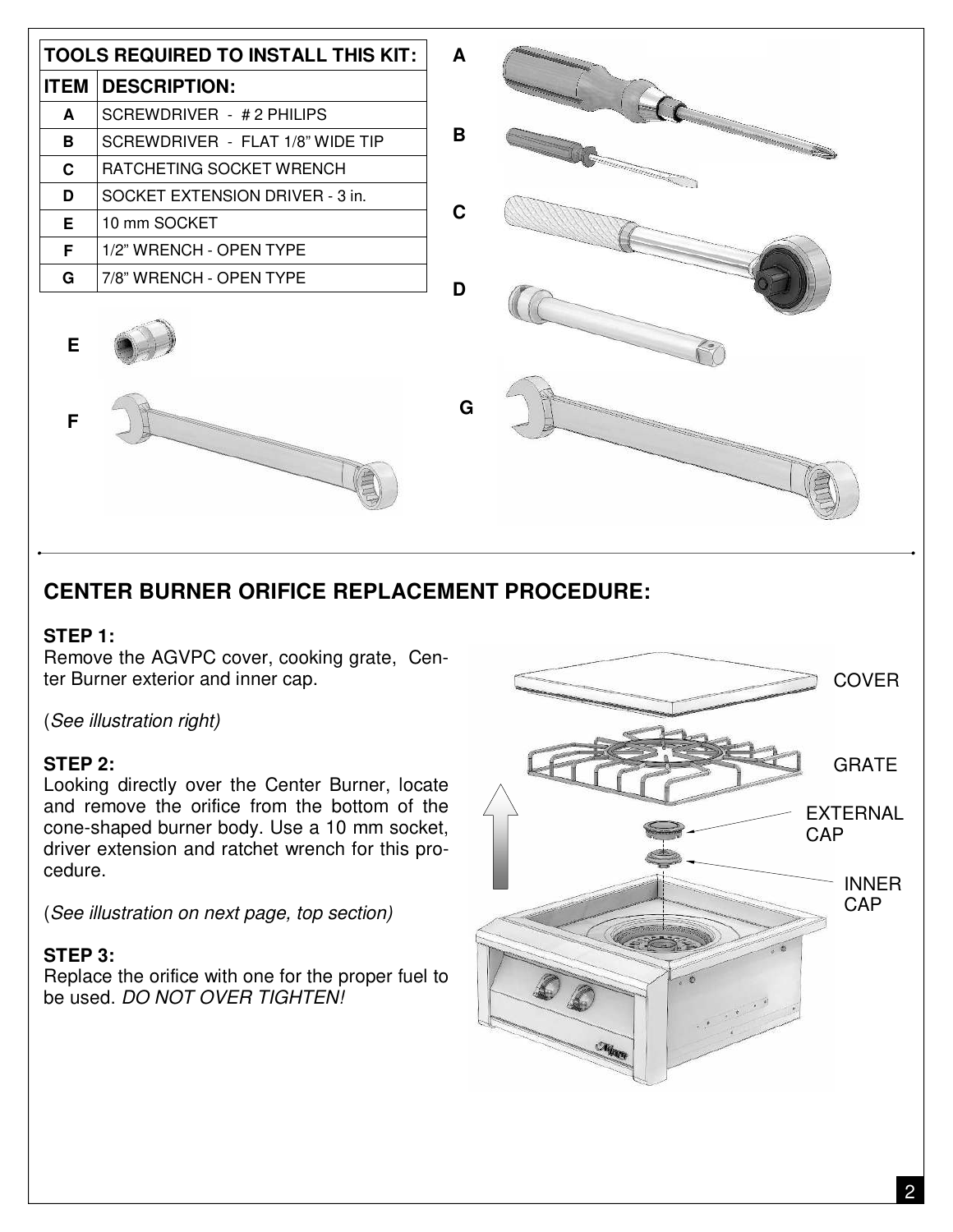

# **PERIMETER RING BURNER ORIFICE REPLACEMENT PROCEDURE:**

#### **STEP 4:**

The Perimeter Ring Burner orifice is located under the unit. Locate the orifice assembly supporting plate and remove the screw with a # 2 screwdriver.

### **STEP 5:**

Flex the stainless gas pipe and separate the orifice assembly from the body of the AGVPC unit.

#### **STEP 6:**

Using two wrenches or similar combination of tools, remove the orifice with a 1/2" wrench from the orifice ELBOW. Replace the orifice with one for the proper fuel to be used.

#### **STEP 7:**

Reinstall the orifice assembly into the AGVPC body by reversing these steps.



**SCREW** 

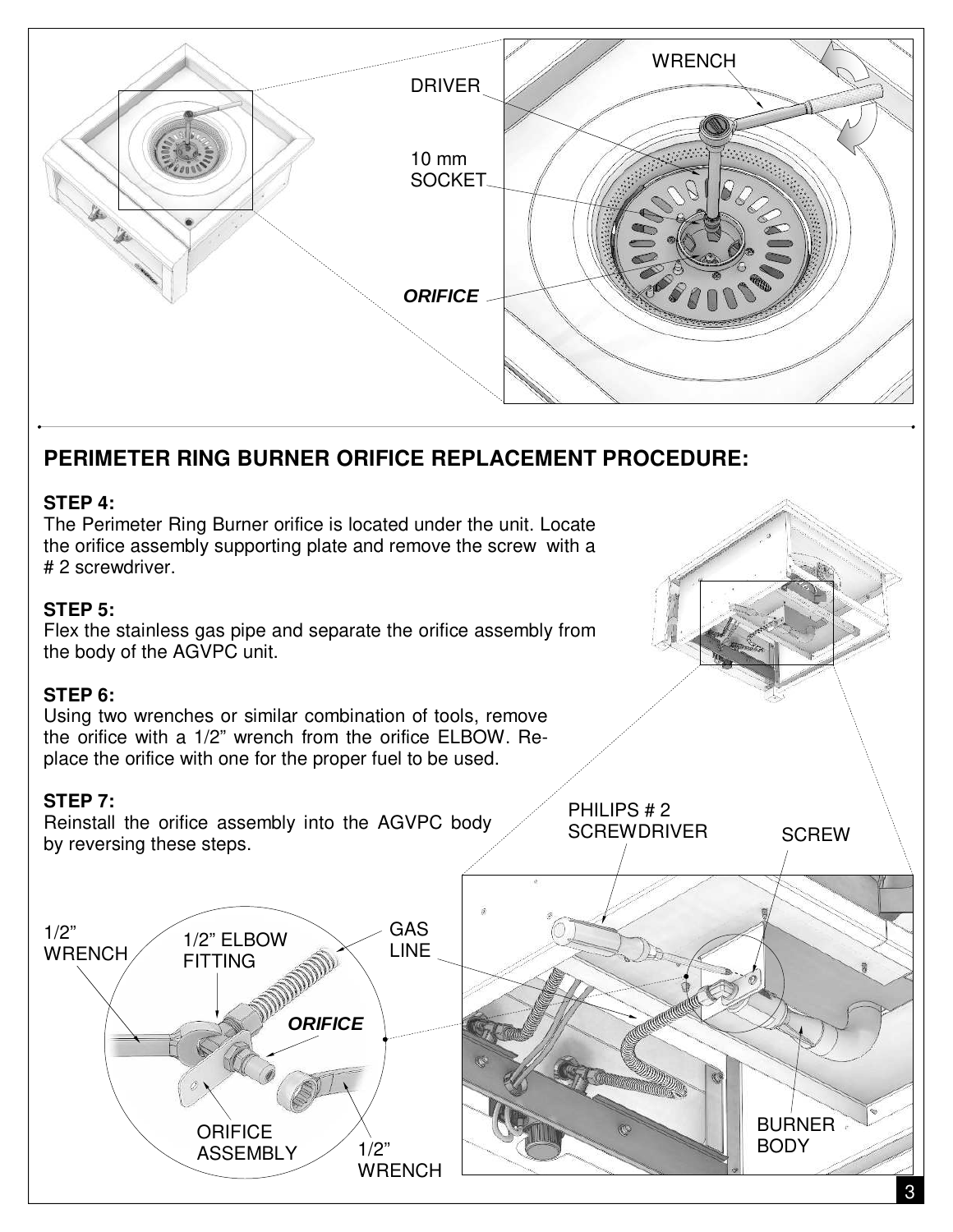# **GAS PRESSURE REGULATOR CONVESION:**

## **STEP 4:**

The AGVPC Burner is equipped with a Maxitrol™ pressure regulator that is suitable for LP or NG fuel regulation and it's located on the back of the unit. To convert the regulator to proper fuel, remove the brass cap located in it's center with a 7/8" wrench.

**CAUTION:** There are several components in this regulator assembly. Be careful with the gas sealing washer, the plunger and plunger's spring located inside the regulator.



#### **PLUNGER DETAIL:**

The plunger LP side has a WIDE disk on the end. The NG (NAT) side does not.

The side pointing to the body of the regulator determines the fuel to be used in the side burner

**SPRING** 

BRASS **CAP** 

**PLUNGER** REDUCER

## **STEP 5:**

Locate the black plastic plunger inside the brass cap. The plunger provides the right pressure setting at the regulator outlet by changing the spring pressure.

GASKET

Pull (pop-out) the plunger out of the brass cap, reverse it's direction and re-insert into the cap with the proper fuel desired pointing TOWARDS the regulator spring and body.

Reattach the brass cap into the regulator body and tighten securely with the gasket.

## **STEP 6:**

If the unit is being converted from NG to LP, the LP kit will include a 1/2" NPT X 3/8" ODF reducer (hose adapter) that needs to be installed on the gas inlet elbow attached to the regulator. Install with reducer with a gas approved plumbing seal Teflon® paste or gas approved yellow Teflon® tape.

**NOTE:** The conversion is now complete. Pressurize the gas line with the correct fuel for the application and check for leaks before lighting up the AGVPC burners.

Before using the AGVPC Burner, all the burners will need to be adjusted for proper combustion and low flame settings. Refer to the following steps for adjustment.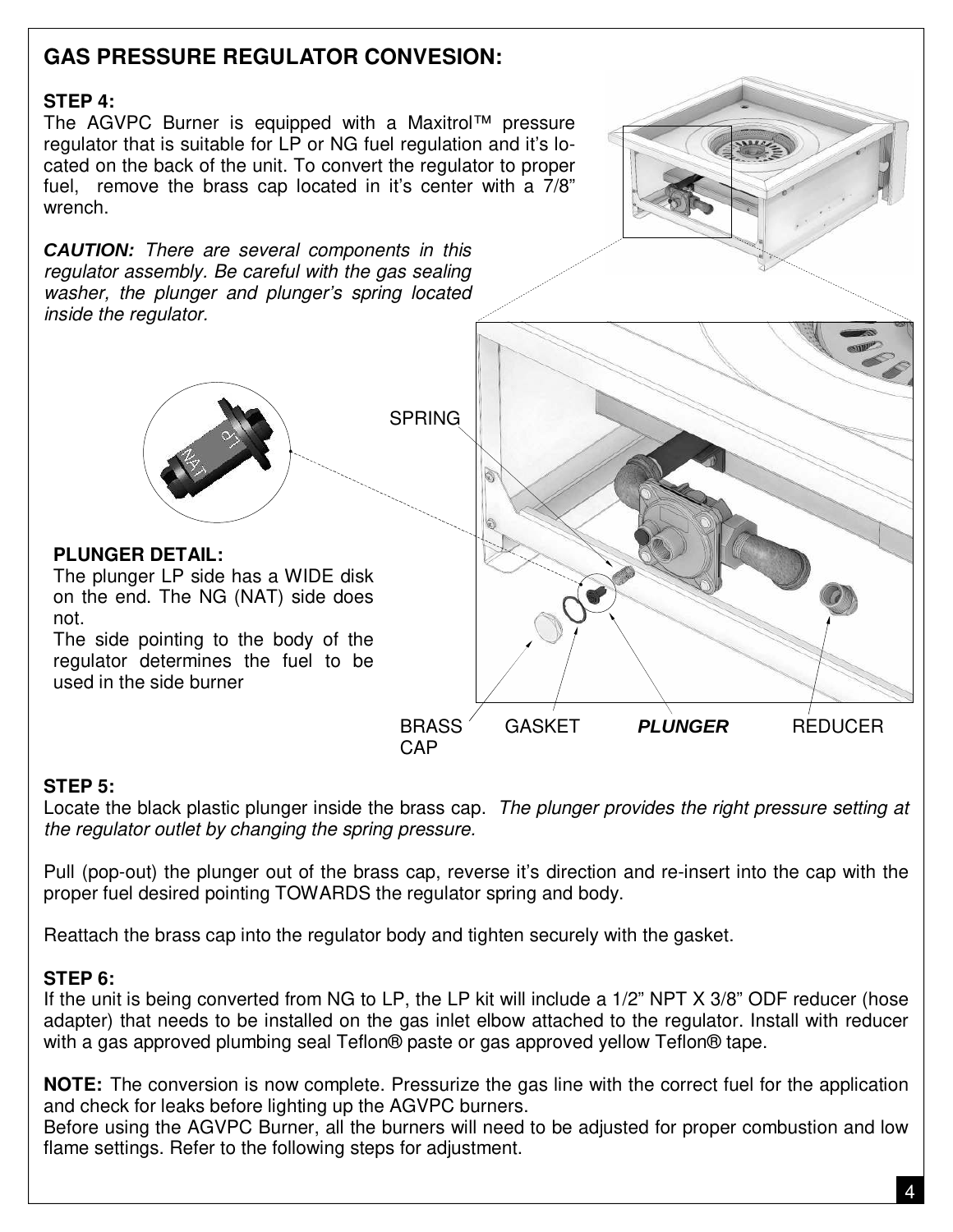# **LOW HEAT SETTING ADJUSTMENT:**

# **NOTE:**

ADJUST THE LOW HEAT SETTING WHEN CHANGING FUELS OR WHEN ALTITUDE OR OTHER ENVIRON-MENTAL FACTORS ARE CAUSING POOR, LOW HEAT, PERFORMANCE.

# WARNING

NEVER ADJUST THE BURNER SO LOW THAT IT MAY GO OUT DURING USE. DO NOT OPERATE THE GRILL WITH THE LOW HEAT SCREW REMOVED.

**GAS CAN ESCAPE AND CAUSE A POTENTIALLY HAZARDOUS CONDITION.**

# **ADJUSTMENT STEPS:**

- 1. Follow lighting instructions by setting the control knob on **"HI"** and allow the burner to preheat for 10 minutes.
- 2. Turn the control knob to **"LOW"** and wait for the burner temperature to drop and stabilize.
- **3. Attempting adjustment at any setting other than LOW can create a dangerous condition.**
- 4. Remove knob by pulling straight away from control panel.
- 5. Insert a small blade (1/8" wide) screwdriver into the valve stem to begin the adjustment.
- 6. Turn counter-clockwise to INCREASE the low heat flame, or clockwise to DECREASE the blame height. (see figure at right).



## **NOTE:**

The adjustment procedure detailed above MUST be done for both the Center Burner and the Perimeter Ring Burner. Both units must be able to remain lit when placed in a low heat setting.

Adjust the flames so the burner is fully lit around the perimeter when the knob is in the LOW position. Do not adjust the burner flame so low that it may go out during use. Once proper adjustment is reached, reattach the knobs by pushing them onto the stems of the valves.

Your  $\mathcal{A}$ lfresco™ AGVPC VersaPower™ Burner is now ready for use with the new fuel.

| <b>GAS CONVERSION KIT NUMBER</b> |                                                  |  |  |  |
|----------------------------------|--------------------------------------------------|--|--|--|
| <b>MODEL:</b>                    | $LP \triangleright$ NG or NG $\triangleright$ LP |  |  |  |
| <b>AGVPC</b>                     | 190-0056                                         |  |  |  |